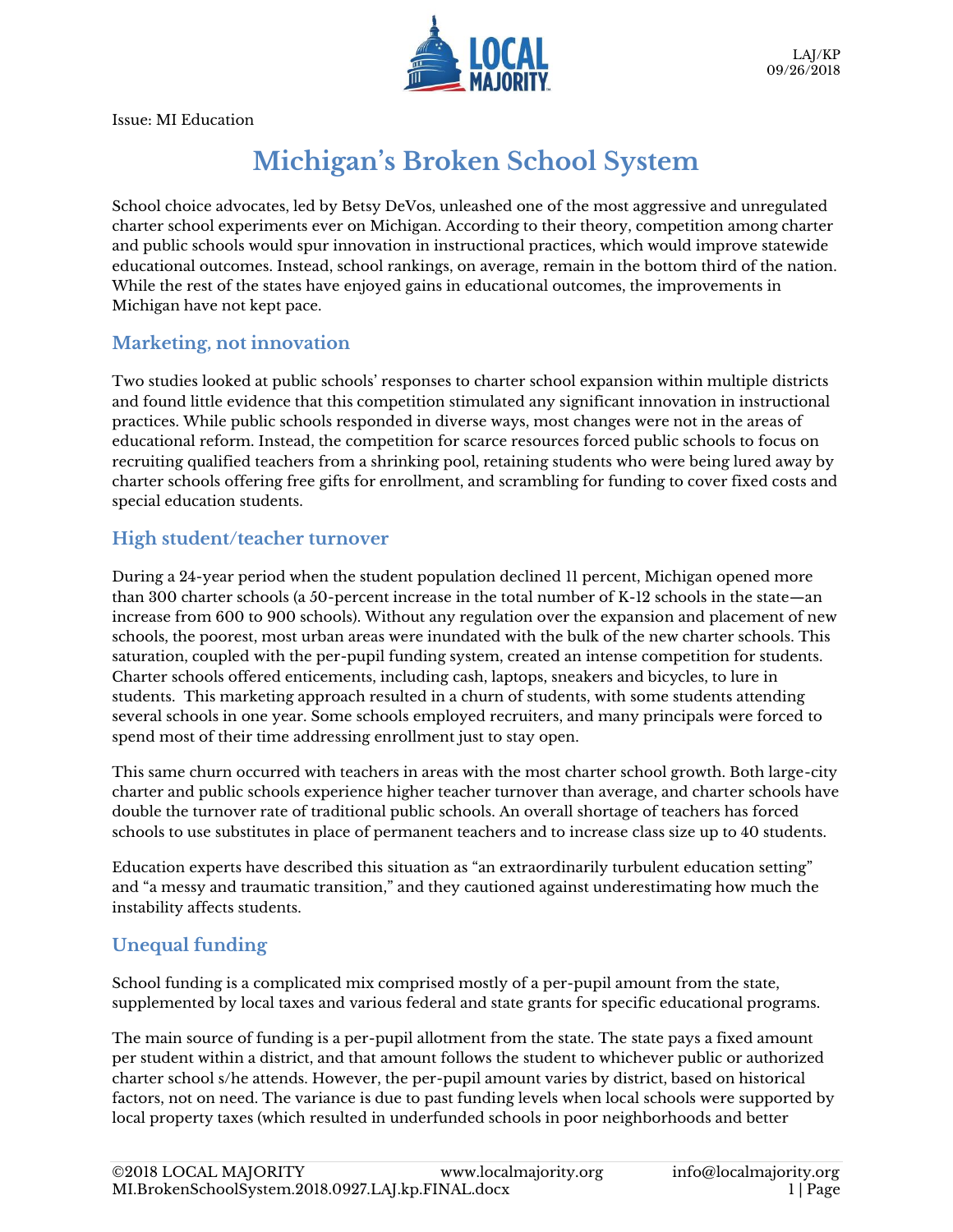

schools in affluent neighborhoods with higher tax revenues). The state is narrowing the gap in the per-pupil allotment among school districts slowly over time, but significant inequities remain.

The gap between wealthy and poor school districts continues partly because localities can pass school bond and tax measures to supplement the state allotment. Those measures pass more easily in wealthier districts where parents can pay more but the need is less.

#### **Vicious cycle from saturation**

One study looked at how the Michigan charter school expansion affected the public school districts' financial health. It found very little effect in districts with a limited number of charter schools. However, when charter schools reach a 20-percent penetration threshold, public schools experience sizable adverse impacts. While much has been written about poor financial management in struggling districts, this study pointed to the much greater factor of costs over which local districts have no control.

When multiple charter schools open nearby and draw students away, neighborhood public schools experience a sudden, significant decline in revenue, forcing reductions in staff, salaries, and programs. These cuts drive additional students away, further reducing the school's per-pupil state funding. Some schools have had to close, leaving an educational void. In certain areas, there are no schools at all, or the only neighborhood choices left are full.

#### **Special education students unwelcome**

Many special education students require specially trained teachers and additional resources. While the 2018 budget allocated \$151 million in additional funding for these students, special education programs across Michigan still operate at a \$700 million dollar deficit. A study conducted by education and business leaders recommends that schools get 35 percent more for students living in poverty, 50 to 70 percent more for students learning English, and 70 to 115 percent more for students with mild to moderate disabilities. Many more special education students, particularly those with the most serious disabilities, are enrolled in traditional public schools than in charter schools. This same study recommends that all schools receive adequate funding for these students so that charter schools do not have an incentive to enroll less costly students and exclude those who require more.

#### **Unfair performance comparisons**

Comparing the educational outcomes of charter schools and public schools is inherently unfair because public schools have far more special education students. Furthermore, the volatility in enrollment and teacher turnover makes comparisons difficult. With students and teachers moving from school to school, it is difficult to understand which school is responsible for any student's test scores. Additionally, consideration must be given to the negative effects on public schools in the districts where charter schools reach the 20-percent saturation point.

#### **Unequal access**

Laws require charter schools to have open enrollment. However, some families find it more difficult than others to access their "free choice." Following are some reasons, ranging from the verifiable to the more anecdotal:

• Charter schools are not required to provide transportation, which leaves lower socioeconomic families with fewer options.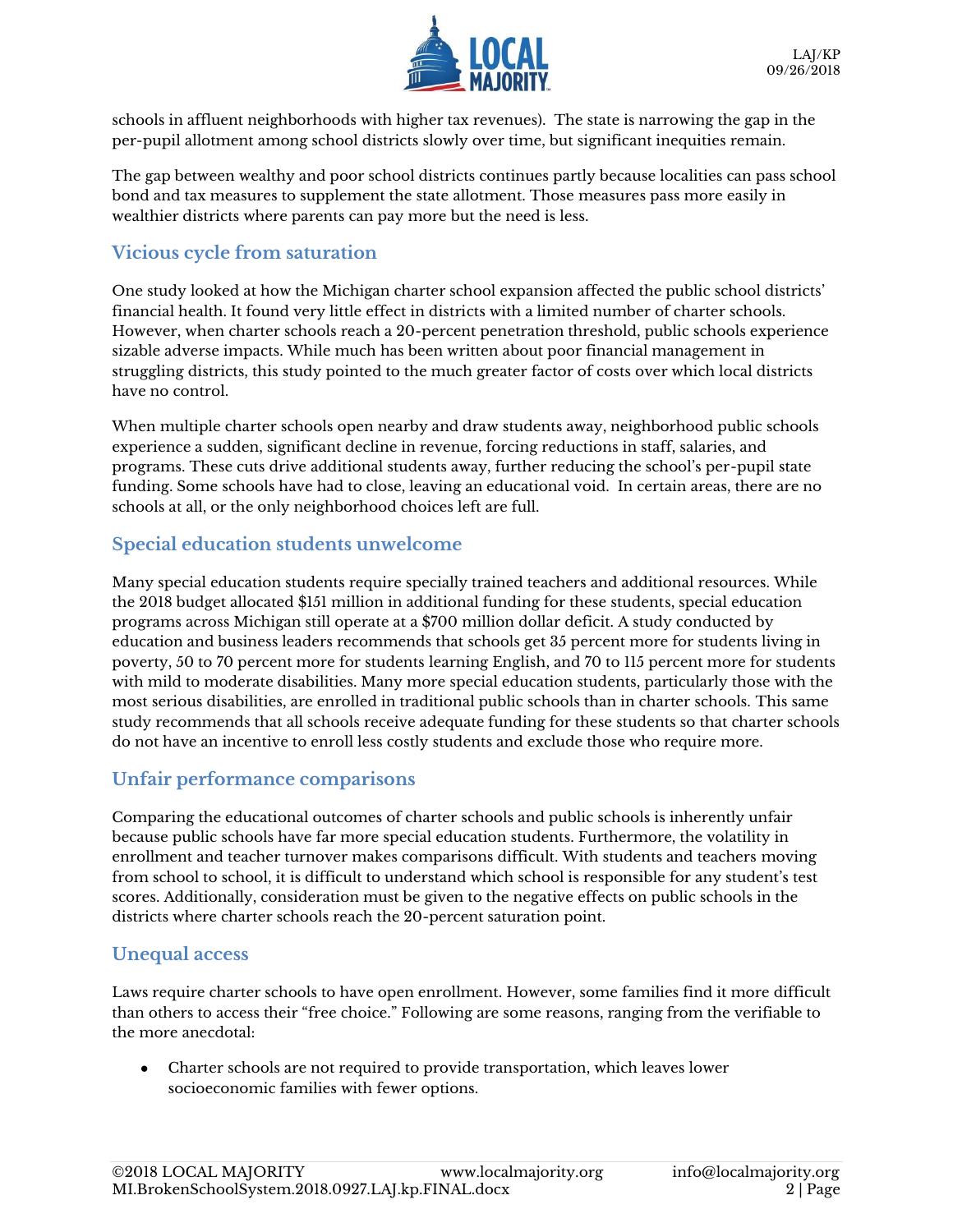

- Some charter schools have lengthy applications and require test results and documentation of special education and disciplinary records. Complicated paperwork can be daunting to less educated parents.
- One charter management company director admitted deliberately advertising the school's enrollment period in newspapers that most families in that area did not read.
- Based on anecdotal stories, some students transfer to public schools after the charter school asks them to leave due to low test scores. In one Buffalo charter school, 20 percent of the students who transferred were special education students.

# **Education Secretary's bias**

Betsy and Dick DeVos were early promoters of charter schools in Michigan. As Betsy DeVos transitioned to U.S. Secretary of Education (a role suggesting stewardship over all students and every kind of school), she remained firmly supportive of charter schools. Articles about Michigan's charter schools' purported success have been written by DeVos-funded or Republican-funded research groups such as Great Lakes Education Project (GLEP), Mackinac Center, and the pro-charter lobbying groups Michigan Association of Public School Academies and Teach Michigan. However, those articles do not cover how the public schools are faring, even though promoters of charter schools promised that competition would improve educational outcomes in *all* schools.

In 2015, a broad coalition of experts representing education and business came together to study and make recommendations to address Detroit's educational issues. The coalition members agreed on many issues, such as the need for increased funding, improved charter authorizer practices, greater school accountability, a more empowered school board, and the creation of a commission to coordinate placement of new schools. The DeVos family, Republican leaders, and DeVos-funded interest groups opposed those reforms, particularly the school placement commission, and the legislation was not adopted.

## **Unregulated charter school authorizers**

The state issues licenses to organizations called "authorizers" who can approve, monitor, renew, and close charter schools. In Michigan the authorizers who grant school charters include institutions of higher learning and local education agencies. Michigan gave licenses to more institutions than any other state—and did so without any oversight or coordination among them regarding the number or location of schools.

Authorizers receive a 3-percent share of the dollars that go to the charter schools and wield sole authority to shut down schools. The state commissioner and board of education have no say in closure decisions. As recipients of state funds, authorizers have no incentive to shut down a school unless it is losing money or receiving bad publicity.

Authorizers who grant the charters and the management companies who are hired to run the schools became major lobbying forces for the unchecked growth of charter schools, as did some of the state's biggest Republican donors, including the DeVos family.

#### **For-profit charter school management companies**

While charter schools are publicly-funded, nonprofit entities, more than half employ for-profit management companies to run the schools. One of the largest management companies, National Heritage Academies (NHA), contracts to purchase school property, then rents it back to the charter school. Once property costs have been recovered, rents do not decrease. This arrangement leaves the school board little ability to terminate the contract if the board members are unhappy with NHA's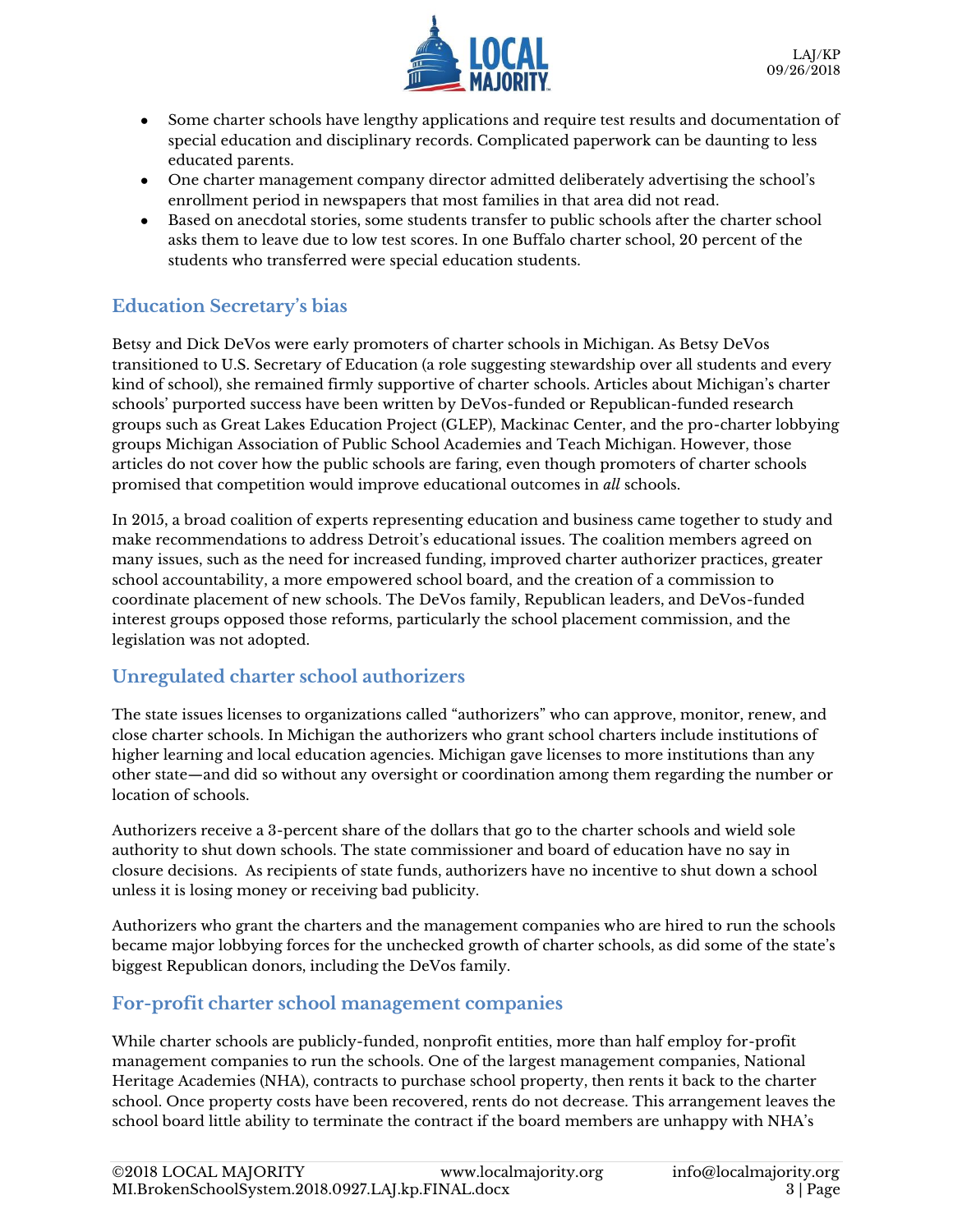

leadership. If they were to do so, there would be no buildings, no books and no equipment to continue operations. Incidentally, NHA's founder, J.C. Huizenga, has given more than \$700,000 over the last 10 years to state lawmakers, their caucuses and their state parties. He is a board member for the Mackinac Center for Public Policy, an organization that lobbies for and produces pro-charter school articles, and he is affiliated with the conservative lobby group ALEC.

Recent articles have been touting NHA's success in registering slightly higher 4th grade math scores than public school scores. In addition to all the factors of inequality explained in previous sections, racial and socioeconomic imbalance calls NHA's accomplishment into question. For undetermined reasons, black and Latino students are less likely to enroll at an NHA school and are more likely to leave if they do enroll. NHA's students are primarily blue-collar white and Asian students, while public schools have a more diverse student population.

Financial accountability is another issue with for-profit management companies. For-profit companies do not have the same transparency and public oversight requirements as nonprofits. Many charter management companies use "sweep" contracts, which means they can deposit most of the school's public funding into their own accounts where cost breakdowns are not publicly reported.

#### Poor school rankings

According to 2017 NAEP results (tests given to a sample of students in every state in 2017), Michigan ranks  $35<sup>th</sup>$  in fourth-grade reading skills—up from 41st in 2015, but still notably lower than  $28<sup>th</sup>$  in 2003, the first year Michigan started administering the test. Michigan also saw a small improvement in state rankings in fourth-grade math  $(38<sup>th</sup>$  from  $42<sup>nd</sup>)$ , eighth-grade math  $(33<sup>rd</sup>$  from  $34<sup>th</sup>)$ , and eighth-grade reading  $(30<sup>th</sup>$  from  $31<sup>st</sup>$ ).

But beneath those rankings, there is little to celebrate. Consider the following data:

- Michigan's rank in fourth-grade reading went up six spots, but Michigan rose in rank mainly because other states' scores dropped. Michigan's average fourth-grade score in 2017 was below its 2011 average score.
- In fourth-grade math, Michigan's average score was the lowest in state history (since 2003).
- Eighth-grade math scores have remained virtually unchanged for 14 years.
- Low-income fourth-graders rank  $49<sup>th</sup>$  in math, compared to poor students in other states; white students are  $46<sup>th</sup>$  in fourth-grade reading, compared to white students elsewhere.
- Michigan ranks last in the Midwest in every category.

While the test indicates that Michigan may have arrested its more than decade-long educational slide, it also shows just how far the state is from reaching the Michigan Department of Education's goal to become a top-10 school by 2026.

#### **Summary**

One in ten Michigan students is enrolled in a charter school. Currently, charter schools collect nearly a billion dollars of Michigan public funds. About \$33 million go to authorizers (the institutions that grant the charters), and additional state funds go to for-profit management companies.

While there are outliers, the majority of charter schools are performing only slightly better than public schools, notwithstanding the fact that they enroll lower numbers of special education students and have crippled the financial health of many urban public schools. All in all, Michigan's charter school expansion has introduced a number of complexities and challenges to an already overburdened and underfunded system with few signs of any meaningful educational improvements.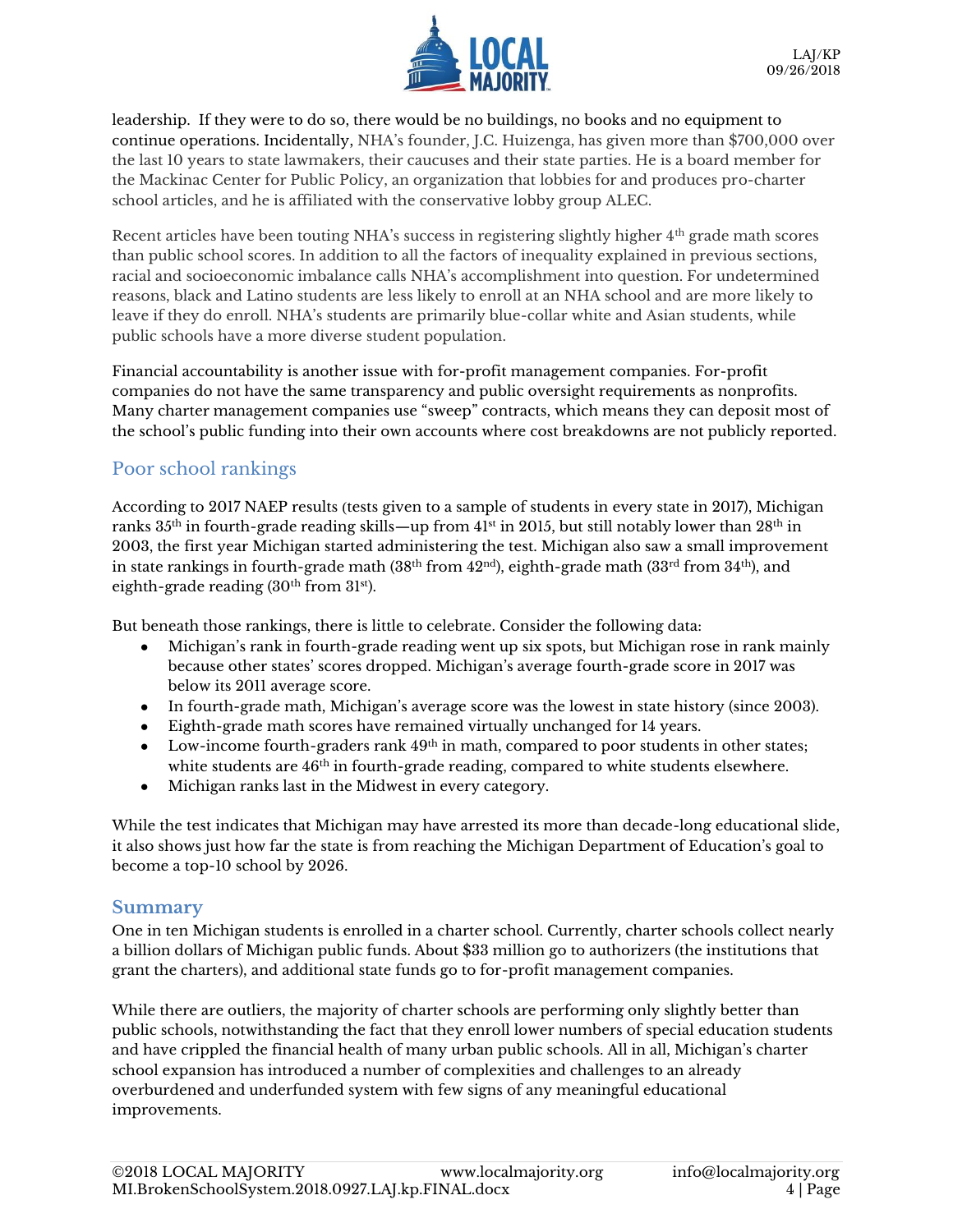

#### **Sources**

"On nation's report card, Michigan students remain in back of class" By [Ron French,](https://www.bridgemi.com/about/ron-french) [Mike Wilkinson](https://www.bridgemi.com/about/mike-wilkinson) (April 10, 2018) <https://www.bridgemi.com/talent-education/nations-report-card-michigan-students-remain-back-class>

"Michigan schools 'on a race to the bottom.' Is Betsy DeVos to blame?" By [Julie Mack](http://connect.mlive.com/staff/jmack/posts.html) (May 22, 2018) [https://www.mlive.com/news/index.ssf/2018/05/michigan\\_schools\\_on\\_a\\_race\\_to.html](https://www.mlive.com/news/index.ssf/2018/05/michigan_schools_on_a_race_to.html)

"Shaking Up Public Schools With Competition What does evidence say about the effects of charter schools on improving outcomes for nonchoosers and their schools?" By David D. Arsen and Yongmei Ni (2017) <http://www.aasa.org/SchoolAdministratorArticle.aspx?id=19606>

"Number of Public School Districts in Michigan" Data from Michigan Student Data Systems, Condition of Michigan Education and State School Aid (2017) [https://www.michigan.gov/documents/numbsch\\_26940\\_7.pdf](https://www.michigan.gov/documents/numbsch_26940_7.pdf)

"Charter sch[ools in Michigan"](https://ballotpedia.org/Charter_schools_in_Michigan) Data from National Alliance for Public Charter Schools (February 3, 2016) [https://ballotpedia.org/Charter\\_schools\\_in\\_Michigan3](https://ballotpedia.org/Charter_schools_in_Michigan)00 cs

"How the DeVos family has helped shape education policy in Michigan" By [Lauren Gibbons](http://connect.mlive.com/staff/LaurenGibbons/posts.html) (Dec 24, 2016) [https://www.mlive.com/news/index.ssf/2016/12/how\\_the\\_devos\\_family\\_has\\_helpe.html](https://www.mlive.com/news/index.ssf/2016/12/how_the_devos_family_has_helpe.html)

"A Sea of Charter Schools in Detroit Leaves Students Adrift" By [Kate Zernike](http://www.nytimes.com/by/kate-zernike) **(**June 28, 2016) <https://www.nytimes.com/2016/06/29/us/for-detroits-children-more-school-choice-but-not-better-schools.html>

"How Michigan Schools Are Suffering" By Ron French, Mike Wilkinson (April 10, 2018) <https://www.bridgemi.com/talent-education/how-michigan-schools-are-suffering-shown-10-slides>

"Detroit schools compete for teachers. As usual, the students suffer." By Erin Einhorn (October 26, 2017) [https://www.bridgemi.com/detroit-journalism-cooperative/detroit-schools-compete-teachers-usual-students](https://www.bridgemi.com/detroit-journalism-cooperative/detroit-schools-compete-teachers-usual-students-suffer)[suffer](https://www.bridgemi.com/detroit-journalism-cooperative/detroit-schools-compete-teachers-usual-students-suffer) 

"Inside Detroit's Radical Experiment to Save Its Public Schools" By Josh Sanburn (September 6, 2016) <http://time.com/4390000/detroit-public-schools-charters-debt/>

"Feds: Mich. only state to need special ed intervention" B[y Jennifer Chambers](http://www.detroitnews.com/staff/27959/jennifer-chambers/) (July 16, 2018 | Updated July 17, 2018) [https://www.detroitnews.com/story/news/education/2018/07/16/feds-michigan-needs-special-education](https://www.detroitnews.com/story/news/education/2018/07/16/feds-michigan-needs-special-education-intervention/788247002/)[intervention/788247002/](https://www.detroitnews.com/story/news/education/2018/07/16/feds-michigan-needs-special-education-intervention/788247002/)

"Sweeping Study Proposes Major Changes to How Michigan Schools Are Funded" By Erin Einhorn (February 8, 2018) [https://www.bridgemi.com/detroit-journalism-cooperative/sweeping-study-proposes-major-changes-how](https://www.bridgemi.com/detroit-journalism-cooperative/sweeping-study-proposes-major-changes-how-michigan-schools-are-funded)[michigan-schools-are-funded](https://www.bridgemi.com/detroit-journalism-cooperative/sweeping-study-proposes-major-changes-how-michigan-schools-are-funded)

"Detroit Parents with Special Needs Students" By We the People of Detroit co-founder Aurora Harris (August 29, 2016) <https://wethepeopleofdetroit.com/2016/08/29/detroit-parents-with-special-needs-students/>